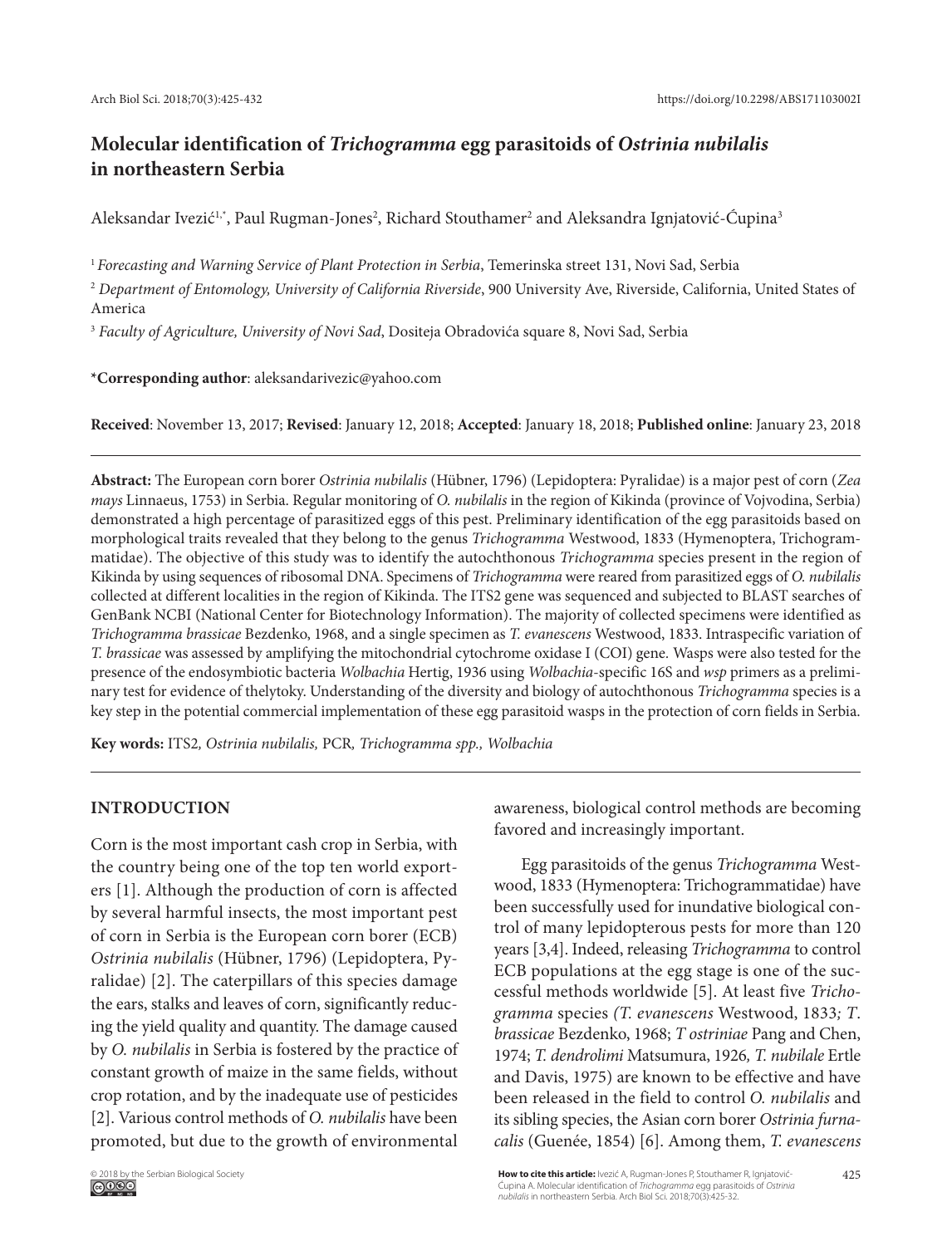was released in the former USSR [7] and Germany [8], while *T. brassicae* (syn. *T. maidis* Pintureau and Voegelé, 1980) was used to control *O. nubilalis* in other European countries such as Switzerland [9], France, Italy, Austria and the Netherlands [10]. These parasitic wasps are common natural enemies in agricultural areas of the Mediterranean [11-13], and during this study, their presence was registered in Serbia as well. Monitoring of ECB in the region of Kikinda in the province of Vojvodina in northeastern Serbia, has also revealed high rates of ECB egg parasitization by native *Trichogramma*. Identification of resident populations of *Trichogramma* wasps to species level has not been done in Serbia so far, thus limiting the potential for large scale use of these parasitoids in biological control. Therefore, it is essential to both identify the native populations of *Trichogramma* wasps and to understand their biology, since autochthonous species are likely to be the best adapted to environmental conditions in a specific ecosystem [14].

The taxonomy and identification of *Trichogramma* has historically been problematic because of their small size (*<*1 mm) and lack of reliable characters [15]. Diagnostic morphological features are very limited and those that are useful require specialized knowledge for interpretation [16-18]. The problem was solved by the establishment of molecular alternatives for reliable identification. Stouthamer et al. 15] first showed the usefulness of the DNA sequence of a ribosomal gene, the internal transcribed spacer 2 (ITS2), as a general identification method for *Trichogramma*, and this method has been successfully used to characterize and describe species of *Trichogramma* [19]. Following this lead, interspecific variation in ITS2 has been exploited by several researchers, resulting in the development of diagnostic molecular keys for the identification of *Trichogramma* species occurring in particular areas [11,20,21], in particular crops [17,19], and simply as a method to distinguish between closely related species [15,22-28].

The aim of this study was to identify the *Trichogramma* spp. parasitizing eggs of *O. nubilalis* in the corn fields of Serbia. Since different genotypes may perform differently (in terms of rearing and parasitization), we were also interested in quantifying genetic variations within species and determining the presence of the endosymbiotic bacterium *Wolbachia* 

Hertig, 1936. *Wolbachia* is known to induce parthenogenesis in several species of *Trichogramma* [18], resulting in heavily female-biased populations, which in turn are beneficial for biological control (since only females parasitize eggs).

# **MATERIALS AND METHODS**

While monitoring the ECB in different corn fields in the region of Kikinda, 150 egg clusters of this pest have been registered. Among them, 97 egg clusters of ECB were parasitized. Twenty-eight of these parasitized egg clusters were collected and used for rearing parasitoids (Supplementary Table S1). Host eggs were identified by the specific structure of the egg cluster and the morphological traits of emerged larvae from non-parasitized eggs. Parasitized egg clusters were sampled from leaves of corn between late July and mid-August 2016, which corresponded to the early oviposition period of females of the second generation of ECB. Parasitized egg clusters were stored in vials at room temperature, and after a few days the first adult *Trichogramma* wasps started to emerge. Emerged wasps from each parasitized egg cluster were preserved in labeled vials with 95% ethanol. Vials were stored in a refrigerator at 4°C for 4 months prior to molecular analyses.

#### **DNA extraction and amplification**

Molecular studies were conducted at the Department of Entomology, University of California, Riverside, USA. Genomic DNA was extracted from a single female wasp of each sample (in total 28 samples) using a HotSHOT method in a total volume of 48 µL [29]. The HotSHOT method is rapid and nondestructive. As such, morphological traits of the wasps are preserved and can be accessed later should the need arise. Extracted rDNA was stored in a freezer at -20°C.

The ITS2 region was amplified in a Mastercycler® ep gradient S thermocycler (Eppendorf North America Inc., New York, NY, USA) using the following primers: forward, 5ʹ-TGTGAACTGCAGGACA-CATG-3ʹ (ITS2-forward) located in the 5.8S ribosomal DNA (rDNA); and reverse 5ʹ-GTCTTGCCT-GCTCTGAG-3ʹ (ITS2rev-Trich) located in the 28S rDNA [15]. PCR was performed in 25-µL reaction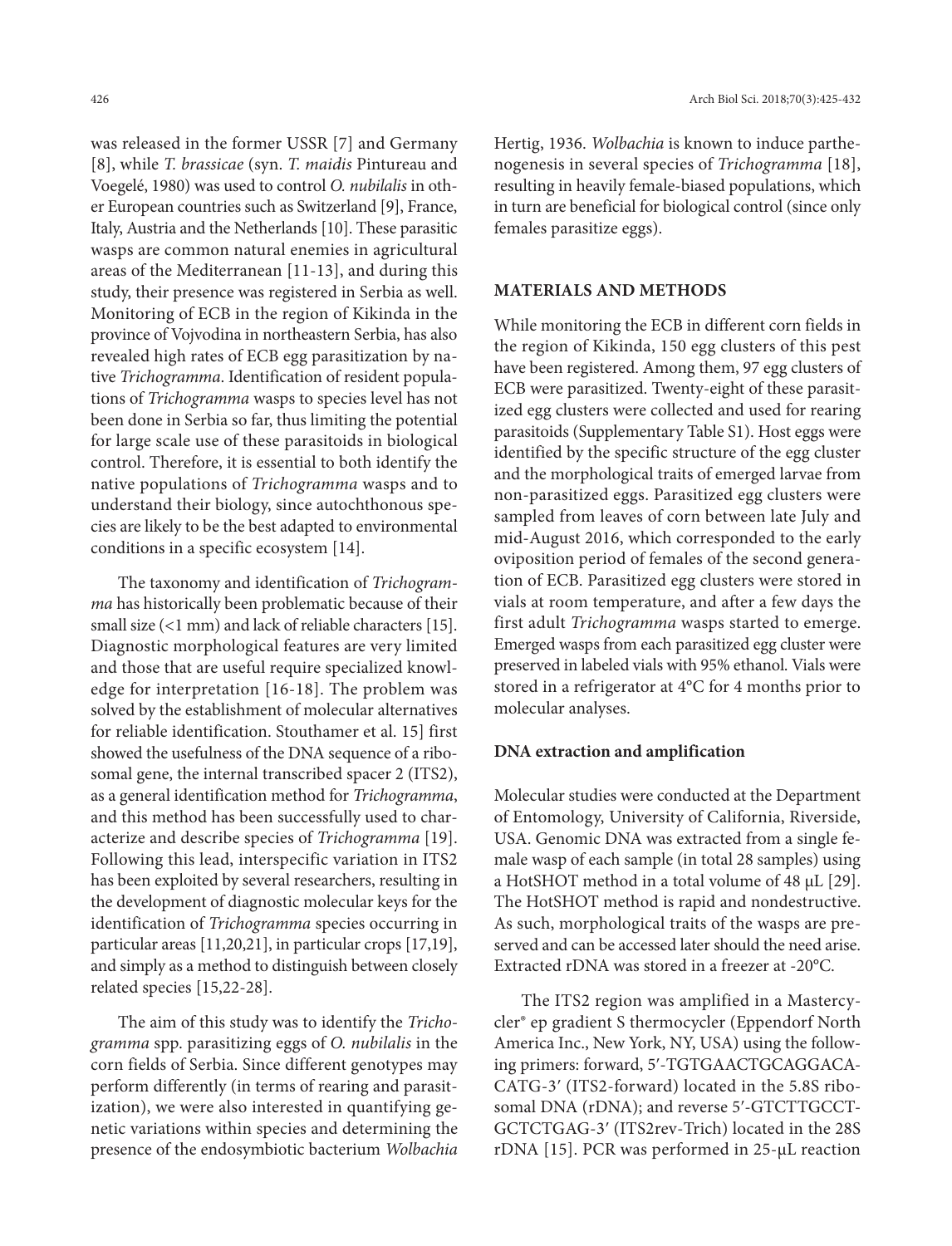volumes containing 5 µL of DNA template, 1X Thermopol PCR buffer (New England Biolabs, Ipswich, MA, USA), an additional 1 mM of  ${ {\rm MgCl}_2}$ , 200 µM each of dATP, dCTP, dGTP, 400 µM of dUTP, 0.2 µM each of the forward and reverse primers and 1.5 U Taq polymerase (NEB). The PCR cycling program was 3 min at 95°C, followed by 37 cycles of 45 s at 92°C, 45 s at 53°C and 1 min and 15 s at 72°C, with 3 min at 72°C after the last cycle. Amplification was confirmed by electrophoresis of 5 µL of the PCR product on a 1.5% agarose gel stained with ethidium bromide. To determine the size of the PCR product, a 100-bp molecular weight marker was used (Fermentas). *Trichogramma pretiosum* DNA was used as a positive control and the PCR reagent mix without DNA was a negative control.

A second PCR was used to amplify a section of the mitochondrial gene (mtDNA), cytochrome oxidase c subunit 1 (COI), commonly used for DNA barcoding studies [30]. PCR was again performed in 25-μL reactions containing 2 μL of DNA template (concentration not determined), 1X ThermoPol PCR Buffer (NEB), an additional 1 mM of  $\mathrm{MgCl}_2$ , 200 µM each of dATP, dCTP, dGTP, 400  $\mu$ M dUTP, 4% (v/v) BSA (NEB), 1 U Taq polymerase (NEB) and 0.2 μM each of the primers LCO1490 and HCO2198 [31]. The thermocycling protocol was an initial denaturing step of 2 min at 94°C, followed by five 30 s cycles at 94°C, 1 min and 30 s at 45°C, and 1 min at 72°C, followed by a further 35 30-s cycles at 94°C, 1 min and 30 s at 51°C, 1 min at 72°C, and a final extension of 5 min at 72°C. Amplification was confirmed by gel electrophoresis as described above.

## **Sequencing and identification**

PCR products were purified with the Illustra ExoPro-Star kit (GE Healthcare Life Sciences). Ten µL of PCR product was mixed with 1 µL of alkaline phosphatase and 1 µL of exonuclease I and incubated at 37°C for 30 min. The reaction was terminated with an 80°C step for 20 min. Each purified PCR product was sent for direct sequencing in both directions at the Institute for Integrative Genome Biology (University of California, Riverside). Forward and reverse reads were manually aligned and checked for agreement in the BioEdit Sequence Alignment Editor ver. 7.2.5. BLAST searches of the GenBank NCBI database were conducted to

determine the similarity of each sequence to those already deposited in the database. Sequence matches >99% were used to diagnose the specific identity of each specimen. All sequences were deposited in Gen-Bank.

#### **Identification of the presence of Wolbachia**

The *Wolbachia* infection status of each molecularly identified specimen of *Trichogramma* (1-28) was initially assessed by amplifying the 16S gene of the bacterium using primers and protocols detailed in Werren and Windsor [32]. For specimens testing positive in the initial assessment, the more informative *wsp* gene was subsequently amplified in 25-µL PCR reactions containing 1 X Thermopol PCR buffer (NEB), an additional 1.5 mM MgCl, 200  $\mu$ M each of dATP, dCTP, dGTP, 400  $\mu$ M dUTP, 2%  $\left(\frac{v}{v}\right)$  BSA (NEB), 0.8 µM each of the forward (5ʹ-TGG TCC AAT AAG TGA TGA AGA AAC-3ʹ) and reverse (5'-AAA AAT TAA ACG CTA CTC CA-3ʹ) primers [33] and 1 U Taq polymerase (NEB). PCR cycling conditions were a 2-min pre-dwell at 94°C, followed by 38 cycles of 1 min at 94°C, 1 min at 55°C, 1 min at 72°C and a post-dwell period of 10 min at 72°C. PCR products were run on a 1% agarose gel stained with ethidium bromide to determine if the PCR had been successful, and the amplified products of the *wsp* gene were purified and sequenced as described above. Sequences were deposited in GenBank.

# **RESULTS**

Initially, the research was encouraged by findings of a high percentage of parasitized eggs of *O. nubilalis* (Table 1)*.* Examination of egg clusters of *O. nubilalis* collected in the Kikinda region between late July and mid-August 2016 revealed a high portion of parasitization that ranged between 50 % and 100 %, depending on the locality and date of collection. For the entire period of collection, the parasitization rate was between 48.18% (at the locality Stankić) and 78.35% (at the locality Nakovo), while for the entire region, 67.38% of the collected egg clusters were parasitized (Table 1).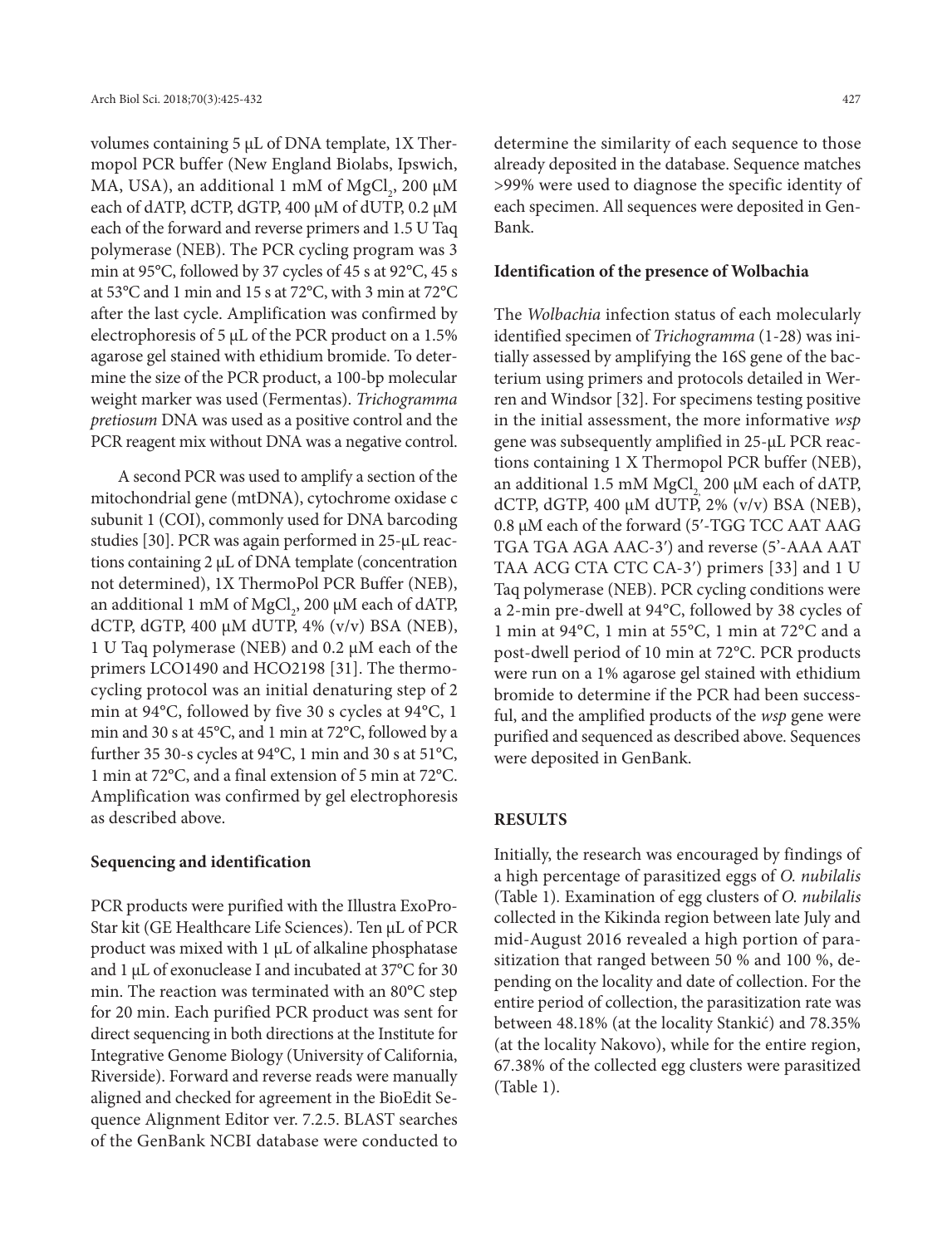| Locality                | Date       | Parasitized<br>Number of<br>egg clusters<br>examined |                | Parasitization<br>rate for the |              |
|-------------------------|------------|------------------------------------------------------|----------------|--------------------------------|--------------|
|                         |            | egg clusters                                         | N <sub>o</sub> | $\%$                           | locality (%) |
| Kinda                   | 27.07.2016 | 8                                                    | 6              | 75                             |              |
|                         | 3.8.2016   | 7                                                    | $\overline{4}$ | 57.14                          | 63.59        |
|                         | 9.08.2016  | 29                                                   | 17             | 58.62                          |              |
| Stankić                 | 3.08.2016  | 6                                                    | 3              | 50.00                          |              |
|                         | 9.08.2016  | 22                                                   | 12             | 54.55                          | 48.18        |
|                         | 17.08.2016 | 5                                                    | 2              | 40.00                          |              |
| Banatska<br>Topola      | 3.08.2016  | 6                                                    | 3              | 50.00                          |              |
|                         | 9.08.2016  | 11                                                   | 6              | 54.54                          | 68.18        |
|                         | 17.08.2016 | 6                                                    | 6              | 100                            |              |
| Nakovo                  | 3.08.2016  | 8                                                    | $\overline{4}$ | 80.00                          | 78.35        |
|                         | 9.08.2016  | 9                                                    | 6              | 66.67                          |              |
|                         | 12.08.2016 | 12                                                   | 11             | 91,67                          |              |
|                         | 17.08.2016 | 8                                                    | 6              | 75.00                          |              |
| Veliko Selo<br>Banatsko | 3.08.2016  | $\overline{4}$                                       | 3              | 75.00                          |              |
|                         | 9.08.2016  | $\overline{2}$                                       | $\mathbf{1}$   | 50.00                          |              |
|                         | 17.08.2016 | 7                                                    | 7              | 100.00                         | 75.00        |
| <b>TOTAL</b>            |            | 150                                                  | 97             | 67.38                          |              |

**Table 2.** Data on findings of parasitized egg clusters of *Ostrinia nubilalis* in the region of Kikinda (July-August 2016).

**Table 2.** Haplotypes of *Trichogramma spp.* detected in the region of Kikinda in 2016.

| Haplotype<br>mark | <b>Species</b> | Specimens sharing the same<br>haplotype                                                                                              |  |  |
|-------------------|----------------|--------------------------------------------------------------------------------------------------------------------------------------|--|--|
| TbSERB-1          | T. brassicae   | ALEX-8, ALEX-13, ALEX-14,<br>ALEX-19, ALEX-20, ALEX-1,<br>ALEX-10, ALEX-28, ALEX-5,<br>ALEX-25, ALEX-2, ALEX-11,<br>ALEX-12, ALEX-23 |  |  |
| TbSERB-2          | T. brassicae   | ALEX-3, ALEX-4, ALEX-17,<br>ALEX-18, ALEX-27                                                                                         |  |  |
| TbSERB-3          | T. brassicae   | ALEX-26, ALEX-9                                                                                                                      |  |  |
| TbSERB-4          | T. brassicae   | $ALEX-21$                                                                                                                            |  |  |
| TeSERB-5          | T. evanescens  | $ALEX-6$                                                                                                                             |  |  |

Twenty-six of the 28 tested samples yielded amplifiable ribosomal DNA. Two unique ITS2 sequences were identified among the samples. Samples that failed to amplify were one sample from Nakovo and one from Banatsko Veliko Selo (ALEX-22, ALEX -24). BLAST searches of GenBank revealed that by far the most abundant species (in 25 of 26 samples) was *T. brassicae*; 39 out of 40 GenBank accessions (deposited from multiple studies) that bore >99% similarity to our sequence were positively identified as *T. brassicae* by the authors (accession number KM279941), with the remaining accession being identified only to the genus level. The remaining sample (ALEX-6 from the



**Fig. 1.** COI haplotype network of *Trichogramma spp.* detected in the region of Kikinda, Serbia, 2016. Each connecting line between circles in the haplotype network represents a single nucleotide change, the number next to the line indicates the position in our sequences where that change occurred, and the circles represent hypothetical haplotypes that were not detected in our sample.

locality Stankić) was identified as *T. evanescens*; 37 out of 40 GenBank accessions (deposited from multiple studies) that bore >99% similarity to our sequence were positively identified as *T. evanescens* by the authors (accession number JF920459).

Amplification of the COI region of mitochondrial DNA was successful in only 23 samples (Table 2). In addition to the two samples for which ITS2 failed to amplify, sample numbers ALEX-7, ALEX-15 and ALEX-16 also failed. Among the 23 sequences, five haplotypes were detected (Table 2). All changes were synonymous. Two haplotypes (TbSERB-1 and TbSERB-2) were relatively abundant, being present in 14 and 5 individuals, respectively. The sequence positively detected in TbS-ERB-1 (at localities Kinđa, Stankić, Banatska Topola, Nakovo and Banatsko Veliko Selo) were previously detected in Iran (accession number KC488658), while the sequence positively detected in TbSERB-2 (at localities Kinđa, Nakovo and Banatsko Veliko Selo) was previously reported from material reared by Andermatt Biocontrol, Switzerland (accession number: FM210198). Surprisingly, the COI sequence of the one *T. evanescens* sample (identified by ITS2), TeSERB-5, was very similar to those of others (Fig. 1), and about 5% different from the nearest sequences attributed to *T. evanescens* in GenBank (e.g. KC488677).

As a first test, five samples tested positive for *Wolbachia* based on the 16 S gene: samples ALEX-2 (from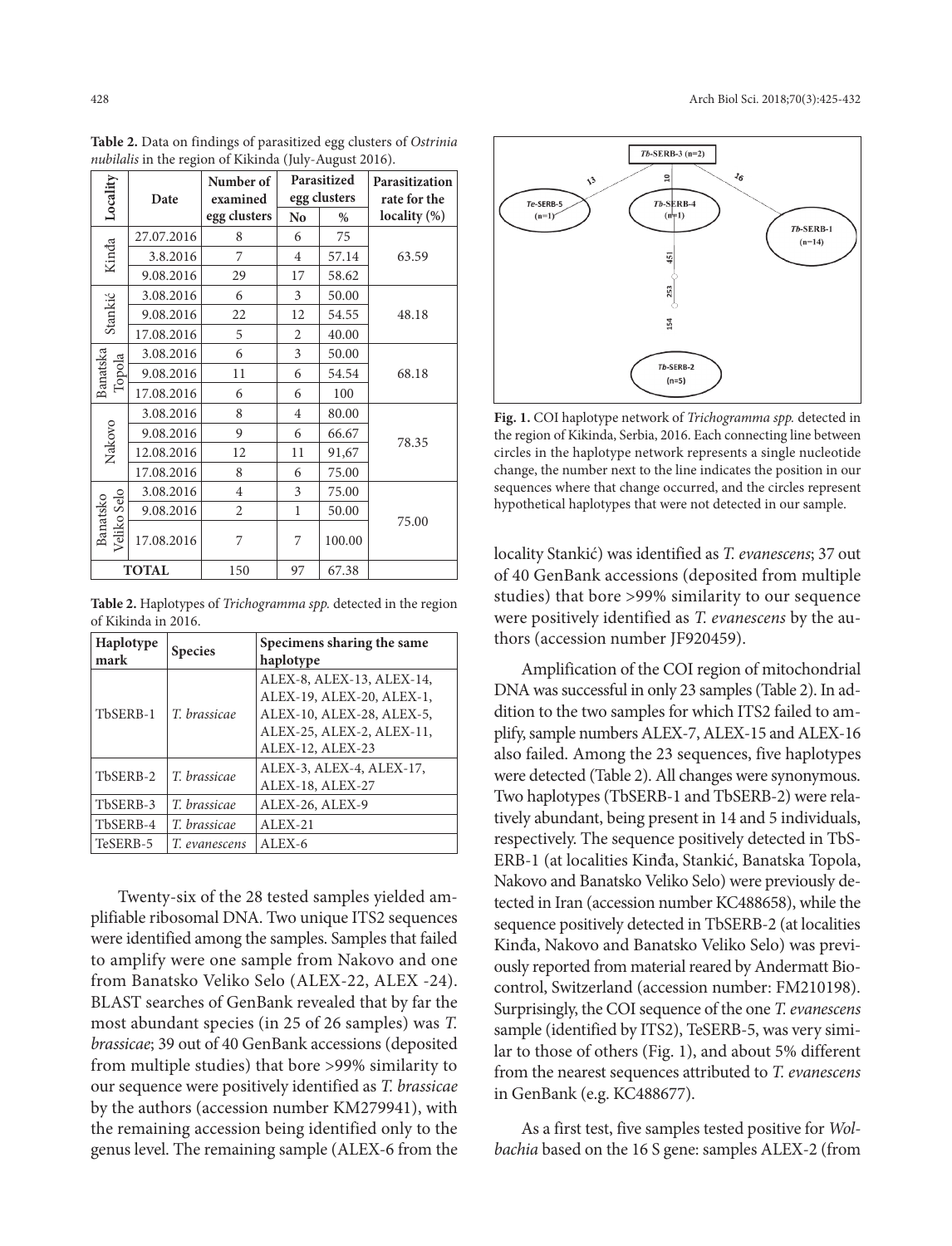Kinđa), ALEX-5, ALEX-11, ALEX-12 (from Stankić), and ALEX-23 (from Banatsko Veliko Selo). These five samples were all COI haplotype TbSERB-1, but not all specimens with this haplotype were infected (35.71% of the samples were positive for *Wolbachia*). Sequences of the 16 S gene are unlikely to contain enough resolution to determine conclusively the likely source of the bacterium *Trichogramma* itself, or its lepidopteran host (potentially present in the gut of the *Trichogramma*). PCR products were subsequently generated for the *wsp* gene and sequenced. Sequences of the *wsp* gene were identical to several previously deposited sequences in GenBank (accession number FJ441291), also attributed to a *Wolbachia* endosymbiont of *T. brassicae*. The same *wsp* gene region from the *Wolbachia* endosymbiont of *Ostrinia* (e.g. GU166588) was very different.

#### **DISCUSSION**

Mass release of *Trichogramma* spp. is a promising alternative for ECB control in the EU, avoiding or reducing the need for broad-spectrum insecticide applications [34]. According to the same authors, the parasitoid wasps are released against ECB on about 150000 ha of maize per year, mainly in France, Germany and Switzerland, with the widest implementation in France. It is accepted that there are three general approaches to biological control of pests: importation, augmentation (inoculative or inundative activities) and conservation of natural enemies [35,36]. Augmentation and conservation of autochthonous species are good choices because the natural enemy is already present and therefore likely to be well adapted to environmental conditions in a specific ecosystem [14]. For development of a successful inundative biological control program, it is necessary to reduce costs, facilitate mass production processes and establish efficient methods for providing a large number of beneficial insects at the appropriate time [37]. A large number of traits have been studied to improve biological control strategies, such as host searching behavior, dispersal, emergence rate of the parasitized eggs, percentage of non-deformed females, walking speed and walking activity [38-44]. Since only female wasps have the potential for pest control, the sex ratio is of particular importance for the mass rear-

ing of parasitoids for release [45]. The use of thelytokous strains has been proposed to provide advantages for biological control because they produce a higher proportion of females [46]. However, the evidence for this is somewhat conflicting. The parasitism rate of *T. brassicae* on *Ephestia kuehniella Zeller*, 1879 eggs has previously been shown not to be affected by infection with *Wolbachia*, but infection was found to negatively affect individual fecundity [46]. Similar reduced levels of fecundity in *Wolbachia*-infected lines have also been reported for other *Trichogramma* species in both laboratory and greenhouse conditions [47-50]. Thus, when viewed at the individual level, it appears that *Wolbachia* infection is not good for biological control. However, if viewed at the population level, it is argued that any reduction in individual fecundity is more than compensated for by the much higher proportion of females present in a mass-reared *Wolbachia*-infected population. Relatively low levels of *Wolbachia* infection were detected in the Serbian *T. brassicae* populations sampled in this study. Among four haplotypes, only one haplotype was associated with infection, and then only at an apparent rate of about 36%. Such "mixed" infections appear to be quite common in *Trichogramma* species [51]. Any effects of this particular *Wolbachia* strain on its host's reproduction were beyond the scope of this initial study, but the DNA sequence of its *wsp* gene revealed it to be closely related to a strain associated with parthenogenesis in *T. pretiosum*. Therefore, in light of its potential incorporation into a mass-rearing program, this warrants further investigation.

The reasonably high incidence of parasitism of *O. nubilalis* eggs by autochthonous populations of *Trichogramma* wasps in the studied region of Serbia represents a great potential opportunity for biological control of *O. nubilalis.* However, a fundamental first step prior to mass rearing and commercial utilization of these beneficial insects is their correct identification. Consequently, understanding the biology and behavior of native populations of *Trichogramma* wasps should help us to choose the most suitable species for mass rearing and field release. The current study used DNA sequences of the ITS2 gene to identify the most prevalent species in Vojvodina as *T. brassicae*, with only a single specimen identified as a different species, *T. evanescens*. While public repositories such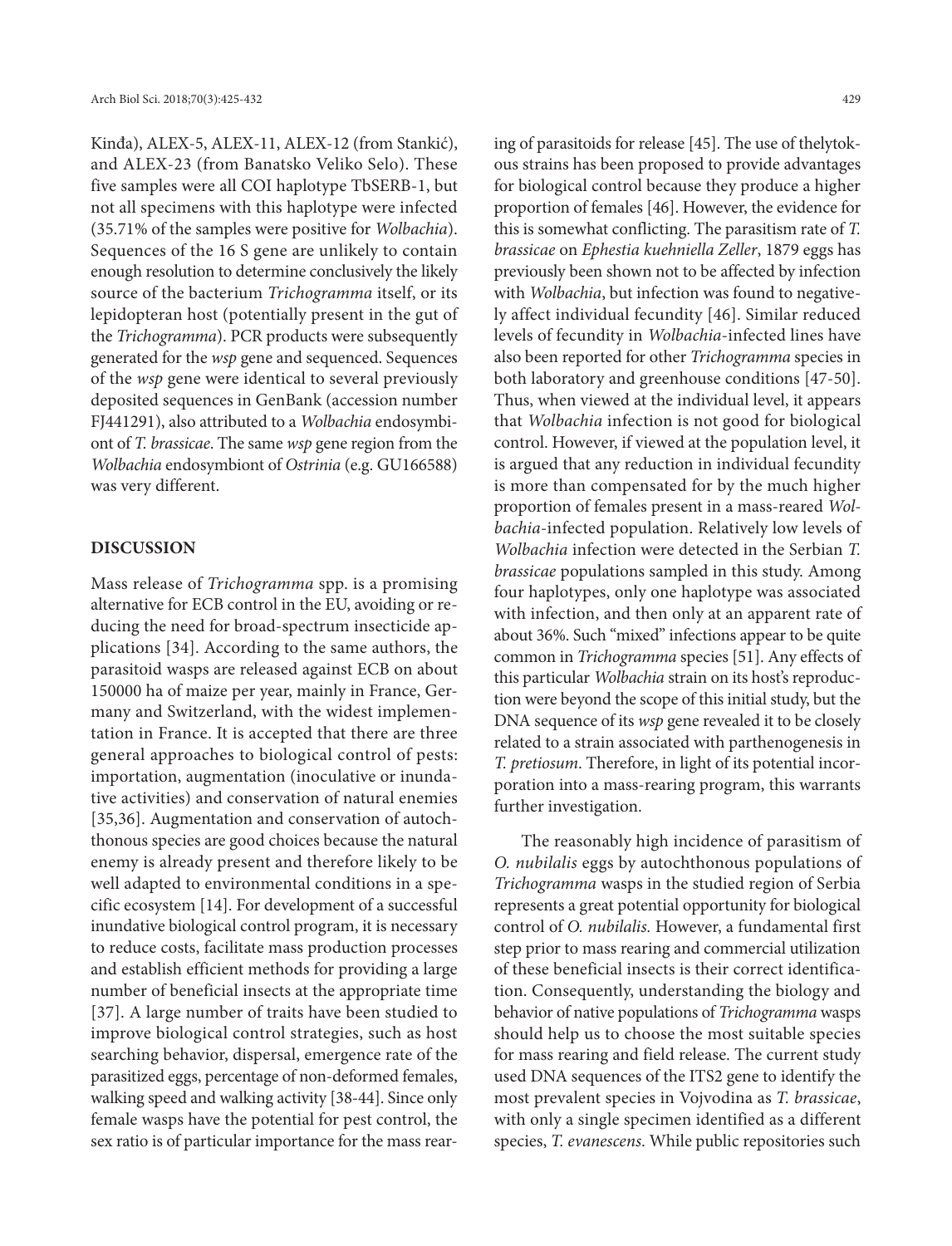as GenBank are prone to the inclusion of sequences that have been attributed to misidentified specimens (as erroneous data), we believe our diagnoses based on ITS2 are correct given that they aligned with multiple GenBank accessions deposited by multiple studies and multiple authors, and were designated as *T. brassicae* or *T. evanescens*, respectively. However, it is surprising that the COI sequence of our single *T. evanescens* specimen was not more divergent from those obtained for our *T. brassicae* specimens. The simplest explanation for this is overlapping levels of interspecific variation within this mitochondrial gene. Given our small sample size, it is difficult to expand on this hypothesis, except to say that in contrast to the nuclear ribosomal ITS2, the mitochondrial COI gene has not been well characterized in *Trichogramma*. Indeed, for the species *T. brassicae* and *T. evanescens*, the majority of accessions currently relate to unpublished work on specimens from a single country (Iran; KC488651- 684). This is unlikely to capture the full "global" extent of variation within and between these species.

This species has previously been used to target *O. nubilalis* in several other European countries. Because of the high potential of these beneficial insects in Serbia it is necessary to implement *Trichogramma* wasps in the program of biological control of economically important pests, such as the ECB. As such, mass-rearing and release protocols of *T. brassicae* are strongly recommended for implementation in programs of biological control against *O. nubilalis* in Serbia. The biological control program targeting *O. nubilalis* in Serbia should focus on augmentative and conservation activities for upgrading and preserving resident *Trichogramma* populations. Augmentation includes activities in which populations of natural enemies are increased through mass production, periodic release (either inoculative or inundative) and colonization for suppression of native or introduced pests [52]. Beside inundative and inoculative activities for the commercial use of *Trichogramma* in Serbia, it is also necessary to preserve the autochthonous/native resident populations. Conservation of habitats and preservation of biodiversity, as the main prerequisites for successful implementation of biological control strategies, can be defined as the study and modification of human influences that allow natural enemies to realize their potential to suppress pests [52]. Further work is required to investigate potential differences

in performance (e.g. host-seeking behavior, dispersal capacity, emergence rate) of different *T. brassicae* genotypes. This may be particularly relevant in the case of populations that are infected with *Wolbachia,*  since this bacterium renders some *Trichogramma* species parthenogenetic and therefore more efficient in terms of biological control.

**Acknowledgments:** The study was supported by the Forecasting and Warning Service of Plant Protection in Serbia, the Ministry of Education, Science and Technological Development, Republic of Serbia (Projects TR31084 and III43007), "Adama SRB" DOO, and by the Department of Entomology, University of California Riverside. The authors are grateful to Branislav Trudić, MSc, Melita Dejanović, Dragan Kerkez, Dragana Dragomirov and Mladen Đuran from the Forecasting and Warning Service in Plant Protection of Serbia for the help in field work.

**Author contributions:** Aleksandar Ivezić was responsible for collecting the data and samples, the entire molecular analysis and coordination of article writing, Paul Rougman-Jones and Richard Stouthamer were equally responsible for hosting and supervising the molecular analysis, result interpretation and review of the draft version of the manuscript, Aleksandra Ignjatović Ćupina was responsible for the hypothesis design, proofreading the manuscript, choice of journal and technical preparation of the manuscript.

**Conflict of interest disclosure:** The authors declare that there are no conflicts of interest.

# **REFERENCES**

- 1. Ilić I, Jovanović S, Janković-Miličić V. Forecasting corn production in Serbia using Arima model. Econ Agricult. 2016;63(4):1141-56.
- 2. Čamprag D, Krnjaić Đ, Maceljski M, Maček J, Marić A, Vrabl S. Priručnik izveštajne i prognozne službe zaštite poljoprivrednih kultura. Beograd: Savez društava za zaštitu bilja Jugoslavije; 1983. 682 p.
- 3. Smith SM. Biological control with *Trichogramma*: advances, successes, and potential of their use. Annu Rev Entomol. 1996;41:375-406.
- 4. Van Lenteren JC. Success in biological control of arthropods by augmentation of natural enemies. In: Gurr G, Wratten S, editors. Biological control: measures of success. London: Kluwer Academic Publishers; 2000. p. 77-103.
- 5. Hassan SA. Mass-production and utilization of *Trichogramma*: 2. Four years successful biological control of the European corn borer. Mededelingen van de faculteit Land-bouwwetenschappen Rijksuniversiteit Gent. 1981;46(2):417-427.
- 6. Wang B, Ferro DN, Hosmer DW. Effectiveness of *Trichogramma* ostriniae and *T. nubilale* for controlling the European corn borer *Ostrinia nubilalis* in sweet corn. Entomol Exp App. 1999;91:297-303.
- 7. Beglyarov GA, Smitnik AI. Seasonal colonization of entomophages in the USSR. In: Ridgway RL, Vinson SB, editors.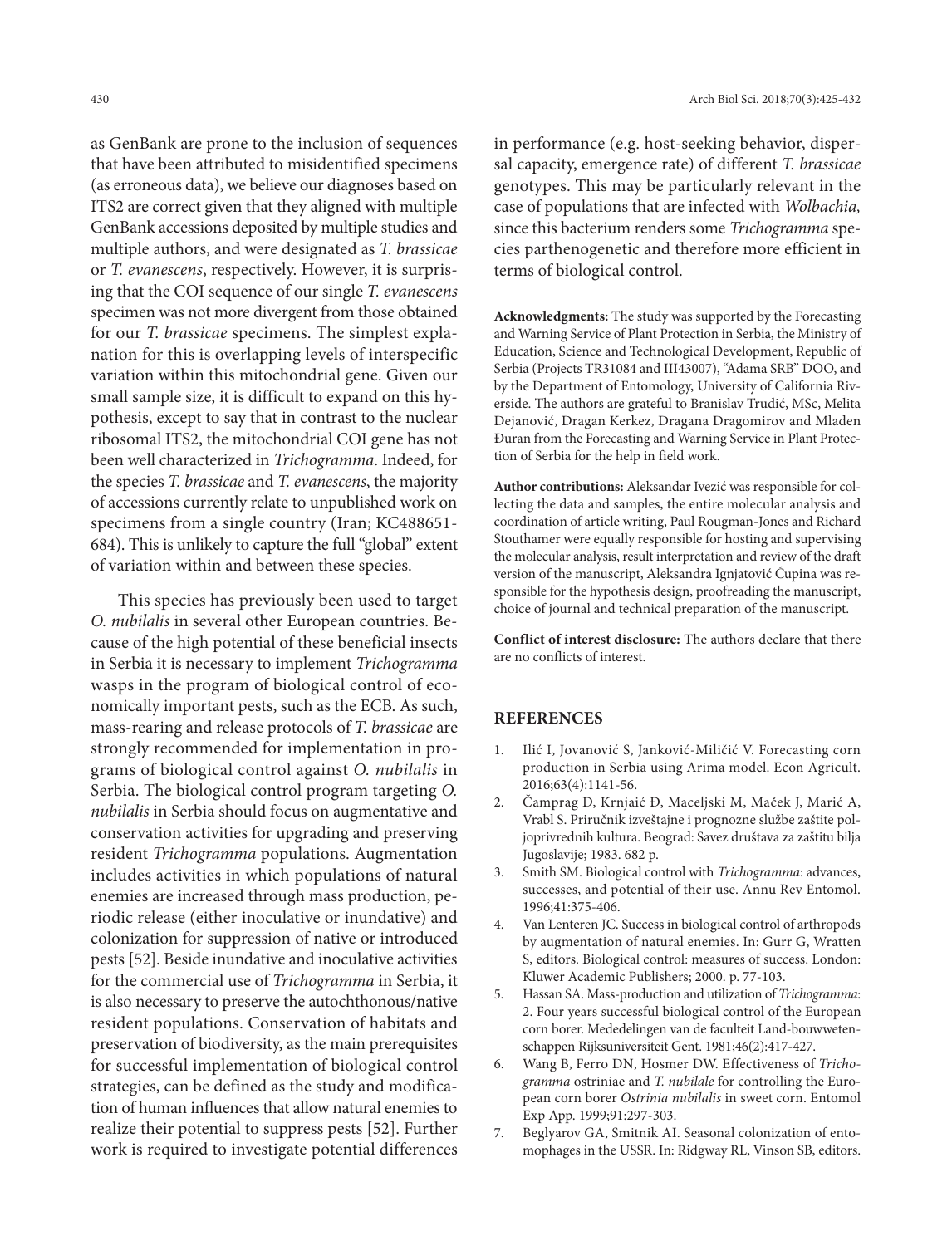Biological Control by Augmentation of Natural Enemies. Insect and mite control with parasites and predators. New York: Plenum Press; 1977. p. 283-328.

- 8. Hassan SA. The mass rearing and utilization of *Trichogramma* to control lepidopterous pests: achievements and outlook. Pestic Sci. 1993; 37(4):387-391.
- 9. Bigler F. Mass production of *Trichogramma maidis* Pint. et Voeg. and its field application against *Ostrinia nubilalis* Hbn. in Switzerland. J App Entomol. 1986;101:23-9.
- 10. Van Schelt J, Ravensberg WJ. Some aspects on the storage and application of *Trichogramma maidis* in corn. In: Wajnberg E, Vinson SB, editors. The Third International Symposium on *Trichogramma* and other Egg Parasitoids; 1990 Sep 23-27; San Antonio, USA. Paris: Institut nationale de la recherche agronomique; 1991. p. 239-42
- 11. Silva IMMS, Honda J, Van Kan F, Hu SJ, Neto L, Pintureau B, Stouthamer R. Molecular differentiation of five Trichogramma species occurring in Portugal. BioControl. 1999;16(2):177-84.
- 12. Oztemiz S. Trichogramma species egg parasitoids of *Lepidoptera* in the eastern Mediterranean region of Turkey. Proc Entomol Soc Wash. 2007;109(3):718-20.
- 13. Pintureau B. Systématique évolutive du genre Trichogramma Westwood (Hymenoptera: Trichogrammatidae) en Europe. [dissertation]. [Paris]: Université Paris VII; 1987. 311 p.
- 14. Whitman D, Nordlund DA. Plant chemicals and the location of herbivorous arthropods by their natural enemies. In: Ananthakrishnan TN, editor. Functional Dynamics of Phytophagous Insects. New Delhi: Oxford and IBH Publishing; 1994. p. 207-48.
- 15. Stouthamer R, Hu J, Van Kan FJPM, Platner GR, Pinto JD. The utility of internally transcribed spacer 2 DNA sequences of the nuclear ribosomal gene for distinguishing sibling species of *Trichogramma*. BioControl. 1999;43(4):421-40.
- 16. Nagaratti S, Nagaraja H. Biosystematic studies on *Trichogramma* species: I. Experimental hybridization between *Trichogramma austrialicum* Girault, *T. evanescens* Westwood, and *T. minutum* Riley. Tech Bull. 1968;10:81-96.
- 17. Nagarkatti S, Nagaraja H. Redescriptions of some known species of *Trichogramma* showing the importance of the male genitalia as a diagnostic character. Bull Entl Res. 1971;61(1):13-31.
- 18. Pinto JD, Stouthomer R. Systematics of the *Trichogrammatide* with emphasis on *Trichogramma*. In: Wajberg E, Hassan SA, editors. Biological control with egg parasitoids. Wallingford: Cab International; 1994. p. 1-36.
- 19. Pinto JD, Koopmanschap AB, Platner GR, Stouthamer R. The North American Trichogramma parasitizing certain *Tortricidae* (*Lepidoptera*) on apple and pear with ITS2 DNA characterization and description of a new species. Biol Control. 2002;23(2):134-42.
- 20. Ciociola AI Jr, Zucchi RA, Stouthamer R. Molecular key to seven Brazilian species of *Trichogramma* using sequences of the ITS2 region and restriction analysis. Neotrop Entomol. 2001a;30(2):259-62.
- 21. Thomson L, Rundle BJ, Carew ME, Hoffmann AA. Identification and characterization of *Trichogramma* species from south-eastern using the internal transcribed spacer 2 (ITS2)

region of the ribosomal gene complex. Entomol Exp App. 2003;106(3):235-40.

- 22. Borghuis A, Pinto JD, Platner GR, Stouthamer R. Partial cytochrome oxidase II sequences distinguish the sibling species *Trichogramma minutum* Riley and *Trichogramma platneri* Nagarkatti. Biol Control. 2004;30:90-4.
- 23. Chang SC, Hu NT, Hsin CY, Sun CN. Characterization of differences between Two *Trichogramma* wasps by molecular markers. Biol Control. 2001;21(2):75-8.
- 24. Ciociola AI Jr, Querıno RB, Zucchı RA, Stouthamer R. Molecular tool for identification of closely related species A molecular key to the common species of *Trichogramma*  of *Trichogramma*: *T. rojasi* Nagaraja and *T. lasallei* Pinto. Neotrop Entomol. 2001b;30(4):575-8.
- 25. Dang XL, Wen SY, He XF, Pang XF. M-PCR: a powerful method for rapid molecular identification of *Trichogramma* wasps. Insect Science. 2005;12:77-85.
- 26. Sappal NP, Jeng RS, Hubbes M, Liu F. Restriction fragment length polymorphisms in polymerase chain reaction amplified ribosomal DNAs of three *Trichogramma* species. Genome 1995;38:419-25.
- 27. Stouthamer R, Gai Y, Koopmanschap AB, Pinto JD, Platner GR. ITS-2 sequences do not differ for the closely related species *Trichogramma minutum* and *T. platneri*. Entomol Exp Appl. 2000a;95(1):105-11.
- 28. Stouthamer R, Jochemsen P, Platner GR, Pinto JD. Crossing incompatibility between *Trichogramma minutum* and *T. platneri* (*Hymenoptera*: *Trichogrammatidae*): implications for application in biological control. Environ Entomol. 2000b;29:832-7.
- 29. Truett GE, Heeger P, Mynatt, RL, Truett AA, Walker JA, Warman ML. Preparation of PCR-quality mouse genomic DNA with hot sodium hydroxide and tris (HotSHOT). Bio-Techniques. 2000;29(1):52-4.
- 30. Hebert PDN, Cyminska A, Ball SL, deWaard JR. Biological identifications through DNA barcodes. Proc R Soc Lond B Biol Sci . 2003;270:313-21.
- 31. Folmer O, Black M, Hoeh W, Lutz R, Vrijenhoek R. DNA primers for amplification of mitochondrial cytochrome C oxidase subunit I from diverse metazoan invertebrates. Mol Mar Biol Biotechnol. 1994;3:294-9.
- 32. Werren JH, Windsor DM. *Wolbachia* infection frequencies in insects: evidence of a global equilibrium. Proc R Soc Lond B Biol Sci. 2000;1277-85.
- 33. Zhou W, Rousset F, O'Neill S. Phylogeny and PCR-based classification of *Wolbachia* strains using *wsp* gene sequences. Proc R Soc Lond B Biol Sci. 1998;265:509-15.
- 34. Razinger J, Vasileiadis VP, Giraud M, Dijk W, Modic Š, Sattin M, Urek G: On-farm evaluation of inundative biological control of *Ostrinia nubilalis* (Lepidoptera: Crambidae) by *Trichogramma brassicae* (Hymenoptera: Trichogrammatidae) in three European maize-producing regions. Pest Manag Sci 2016;72:246-54.
- 35. DeBach P, Hagen KS. Manipulation entomophagous species. In: DeBach P, editor. Biological control of insect pests and weeds. London: Chapman and Hall; 1964. p. 429-58.
- 36. Van Driesche R, Bellows TS Jr. Biological control. New York: Chapman and Hall; 1996. 539 p.